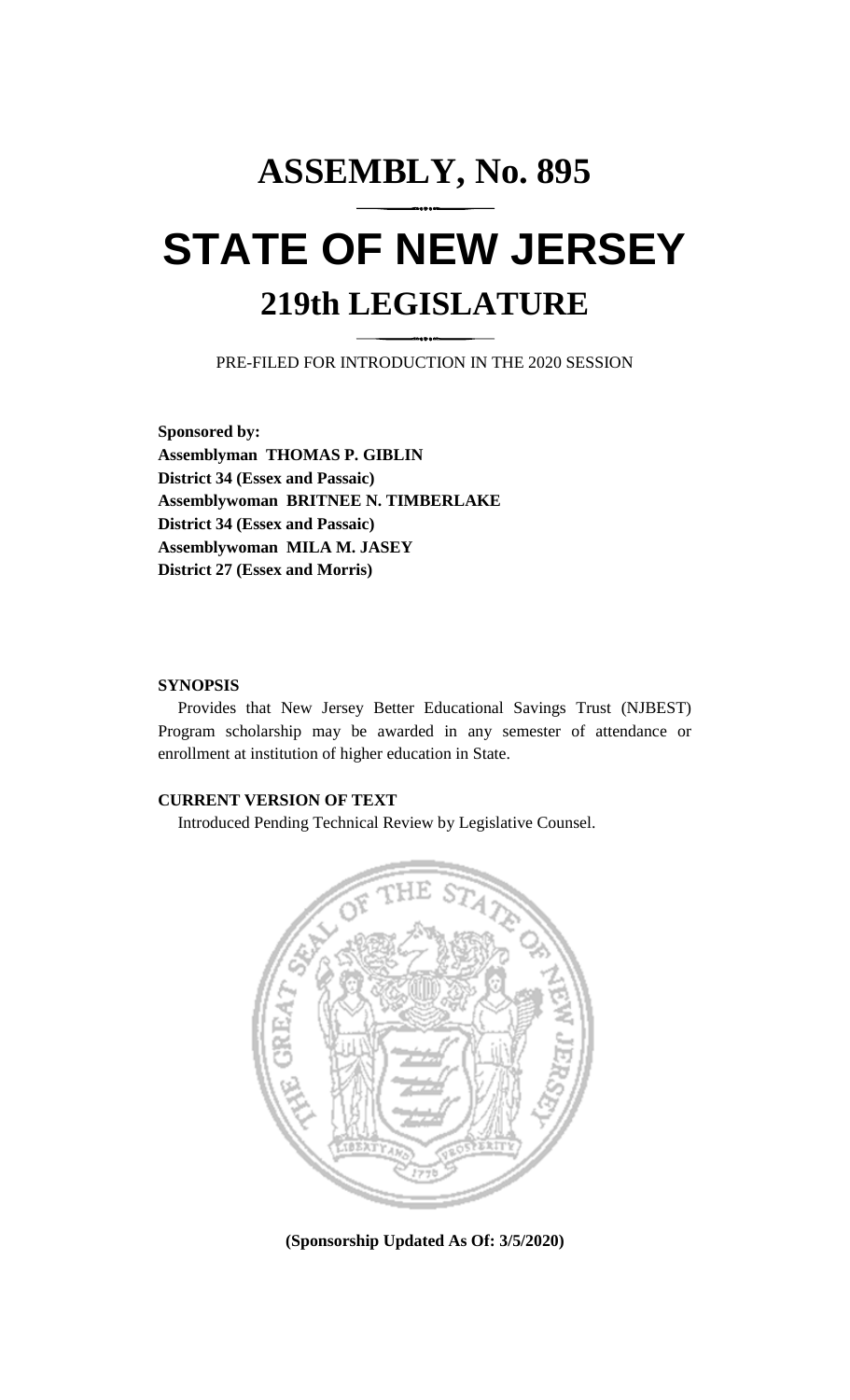### **A895** GIBLIN, TIMBERLAKE

 $\mathcal{D}_{\mathcal{L}}$ 

**EXPLANATION – Matter enclosed in bold-faced brackets [thus] in the above bill is not enacted and is intended to be omitted in the law. Matter underlined thus is new matter. AN ACT** concerning the New Jersey Better Educational Savings Trust (NJBEST) Program and amending N.J.S.18A:71B-42. **BE IT ENACTED** *by the Senate and General Assembly of the State of New Jersey:* 1. N.J.S.18A:71B-42 is amended to read as follows: 8 1. a. An amount of no less than \$500 shall be provided by the State for the qualified higher education expenses of a designated beneficiary at the time of a qualified withdrawal provided that: (1) the contributor demonstrates, to the satisfaction of the authority, that the contributor participated in the program for at least four years by making a qualifying minimum initial deposit or qualifying minimum annual contributions, or both, as shall be determined by the authority, for a designated beneficiary; (2) the designated beneficiary demonstrates, to the satisfaction of the authority, attendance or enrollment in a higher education institution in this State**[**, at the time of initial attendance or enrollment in the higher education institution**]**; and (3) either the contributor, if an individual, or the designated beneficiary demonstrates, to the satisfaction of the authority, that the contributor or designated beneficiary is a New Jersey resident. b. The amount provided under subsection a. of this section shall meet the requirements of a qualified scholarship within the meaning of section 117 of the federal Internal Revenue Code of 1986, 26 U.S.C.s.117, for a designated beneficiary satisfying the requirements of subsection a. of this section. c. A designated beneficiary shall not receive more than one State scholarship provided pursuant to subsection a. of this section. (cf: N.J.S.18A:71B-42) 2. This act shall take effect immediately. STATEMENT The New Jersey Better Educational Savings Trust (NJBEST) Program provides families with the opportunity to save for their child's higher education and make tax-free withdrawals for qualified education expenses. For qualified beneficiaries, NJBEST provides a one-time scholarship of no less than \$500 at the time of a beneficiary's initial attendance or enrollment at a New Jersey institution. This bill provides that the scholarship may be awarded to a student in any semester of attendance or enrollment. Under the